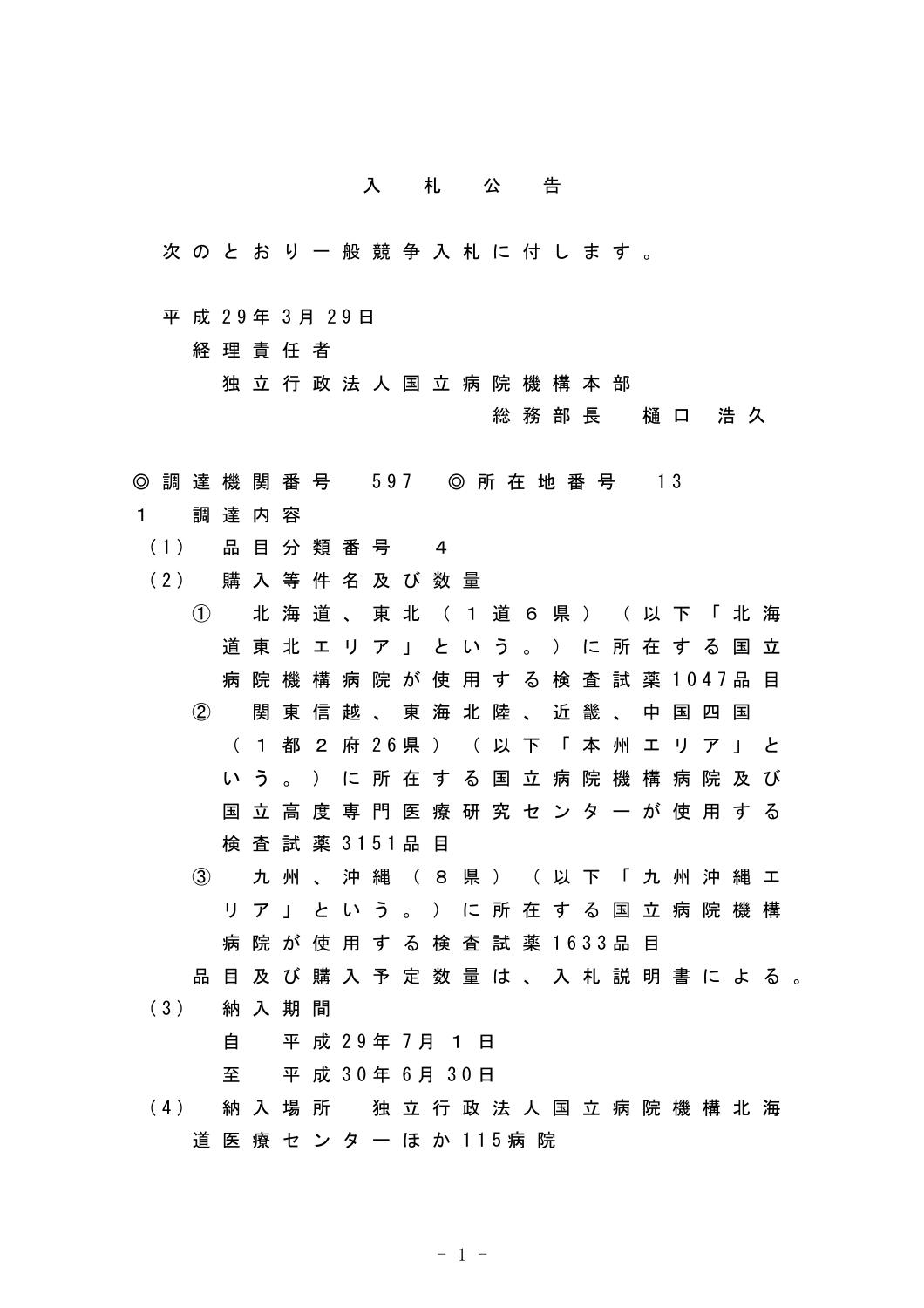- (5) 入 札 方 法
	- ① 入札説明書で示す検査試薬品目を入札エ リアごとにそれぞれ入札に付するものとす る 。
	- ② 入札金額については、納入に要する一切 の費用を織り込んだ上で各品目の単価を記 載すること。
	- ③ 落札者の決定については、②の単価に当 該金額の8パーセントに相当する額を加算 した金額をもって評価するので、入札書は、 消費税に係る課税事業者であるか免税事業 者であるかを問わず、見積もった契約金額 の108分の100に相当する金額を記載 すること。
- (6) そ の 他 独 立 行 政 法 人 国 立 病 院 機 構 契 約 事 務 取 扱 細 則 (以 下 、 「 契 約 細 則 」 と い う 。 )第 22条 の 規 定 に 基 づ き 単 価 契 約 と す る 。

## 2 競争参加資格

- (1) 契 約 細 則 第 5 条 の 規 定 に 該 当 し な い 者 で あ ること。なお、未成年者、被保佐人又は被補 助人であっても、契約締結のために必要な同 意を得ているものは、同条中、特別の理由が ある場合に該当する。
- (2) 契 約 細 則 第 6 条 の 規 定 に 該 当 し な い 者 で あ ること。
- (3) 厚 生 労 働 省 競 争 参 加 資 格 ( 全 省 庁 統 一 資 格)において「物品の販売」のA、B又はC の等級に格付され、北海道東北エリアにおい ては北海道、東北地域の競争参加資格を有す る者、本州エリアにおいては関東・甲信越、 東海 ・ 北 陸 、近 畿 、 中 国 、 四 国 地 域 の 競 争 参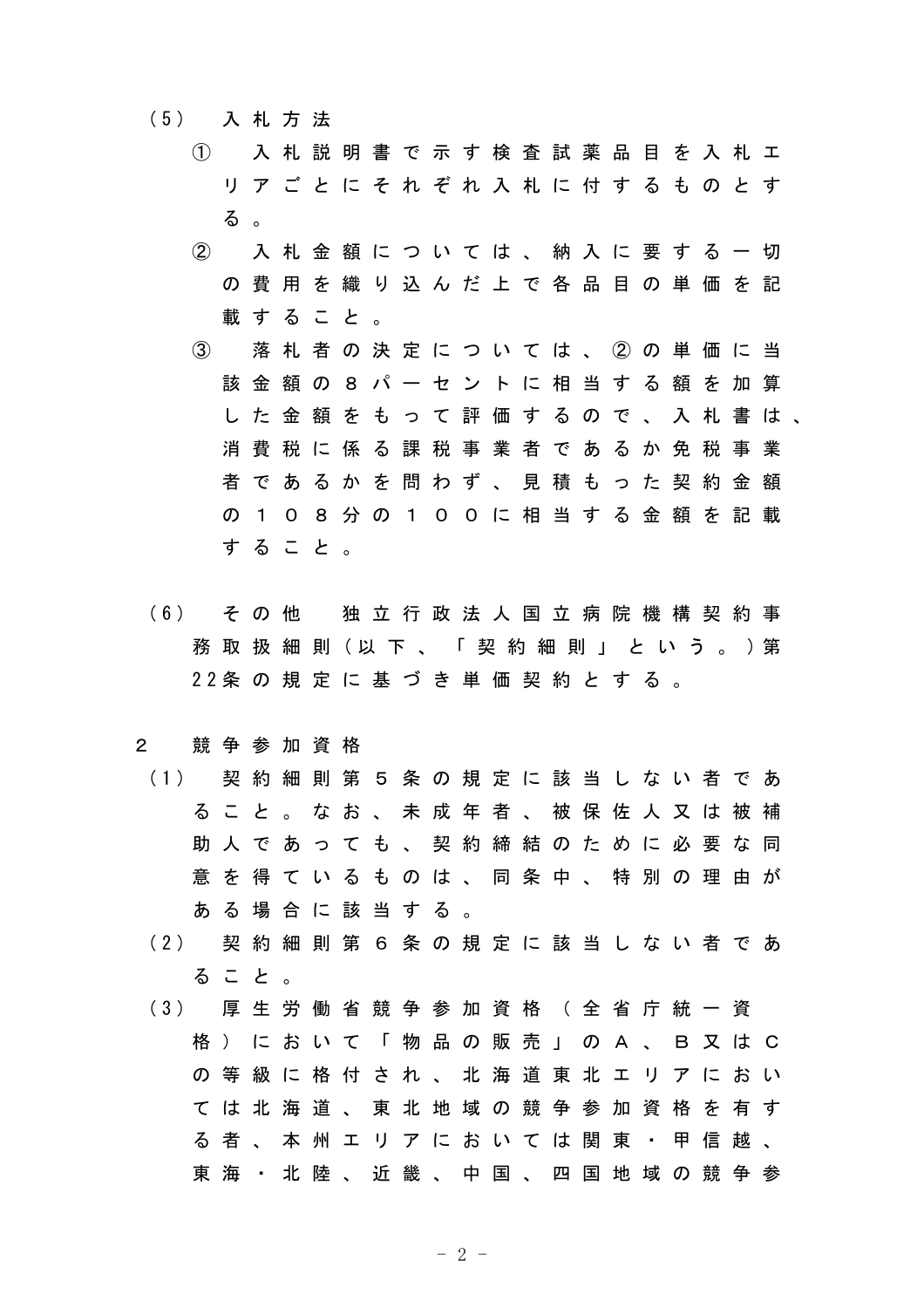加資格を有する者、九州沖縄エリアにおいて は九州・沖縄地域の競争参加資格を有する者 であること。ただし、業務提携等の代理店等 による対応でも可とする。なお、当該競争参 加 資 格 に つ い て は 、 平 成 27年 12月 24日 付 号 外 政 府 調 達 第 240号 の 官 報 の 競 争 参 加 者 の 資 格 に 関する公示の別表に掲げる申請受付窓口にお いて随時受け付けている。

- (4) 医 薬 品 、 医 療 機 器 等 の 品 質 、 有 効 性 及 び 安 全性の確保等に関する法律に基づいて医薬品 の一般販売業の許可を受けていることを証明 した者であること。
- (5) 購 入 さ れ る 検 査 試 薬 を 経 理 責 任 者 が 指 定 す る日時、場所に十分に納品することができる ことを証明した者であること。
- (6) 契 約 細 則 第 4 条 の 規 定 に 基 づ き 、 経 理 責 任 者が定める資格を有する者であること。

## 3 入札書の提出場所等

- (1) 入 札 書 の 提 出 場 所 、 契 約 条 項 を 示 す 場 所 、 入札説明書の交付場所及び問い合わせ先  $\overline{7}$  152 - 8621
	- 東 京 都 目 黒 区 東 が 丘 2 丁 目 5 番 21号
	- 独立行政法人国立病院機構本部企画経営部 指導課 調達契約係長 髙木 庸介 電話 03- 5712- 5065
- (2) 入 札 説 明 会 の 日 時 及 び 場 所 等 平 成 29年 4月 19日 14時 00分 独立行政法人国立病院機構本部 (1F) 会 議 室 12
- (3) 入 札 書 の 受 領 期 限 自 官報掲載日 至 平 成 29年 5月 17日 14時 00分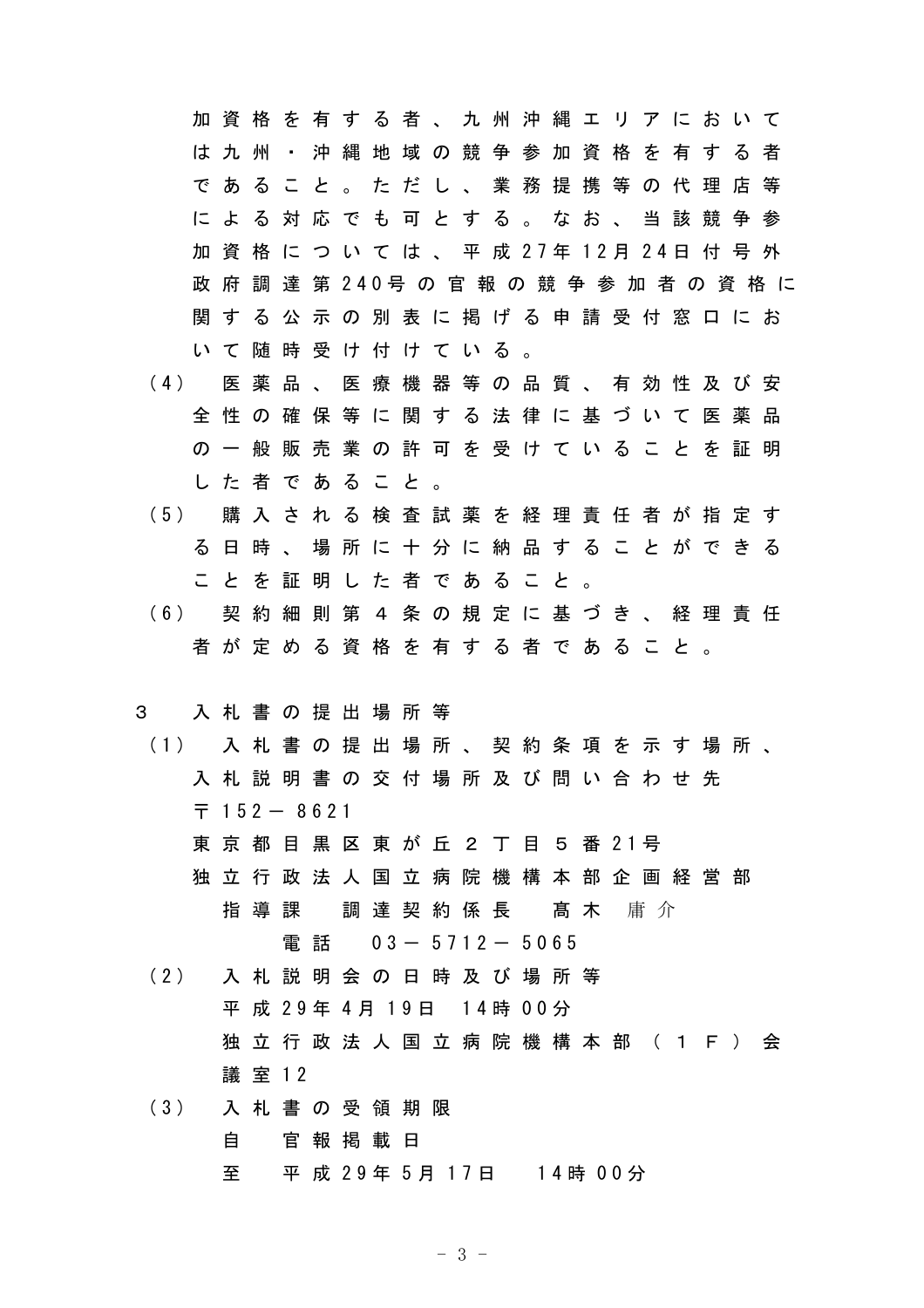- (4) 開 札 の 場 所 独立行政法人国立病院機構本部 (1F) 会 議 室 12
- (5) 開 札 の 日 時 全エリア 平 成 29年 5月 18日 13時 30分
- 4 その他
- (1) 契 約 手 続 に お い て 使 用 す る 言 語 及 び 通 貨 日本語及び日本国通貨。 (2) 入 札 保 証 金 及 び 契 約 保 証 金 の 免 除 (3) 入 札 者 に 要 求 さ れ る 事 項 この一般競争に参加を希望する者は、封印 し た 入 札 書 に 2 (3 )か ら (5 )の 証 明 と な る も のを添付して入札書の受領期間内までに提出 しなければならない。 なお、入札者は、開札日の前日までの間に おいて、経理責任者から上記証明となるもの について説明を求められた場合はそれに応じ なければならない。 (4) 入 札 の 無 効 本公告に示した競争参加資格のない者の提

出した入札書、入札者に求められる義務を履 行しなかった者の提出した入札書は無効とす る 。

(5) 契約書作成の要否 要

(6) 落 札 者 の 決 定 方 法

契 約 細 則 第 21条 の 規 定 に 基 づ い て 作 成 さ れ た予定価格の制限の範囲内で最低の価格をも って有効な入札を行った入札者を落札者とす る 。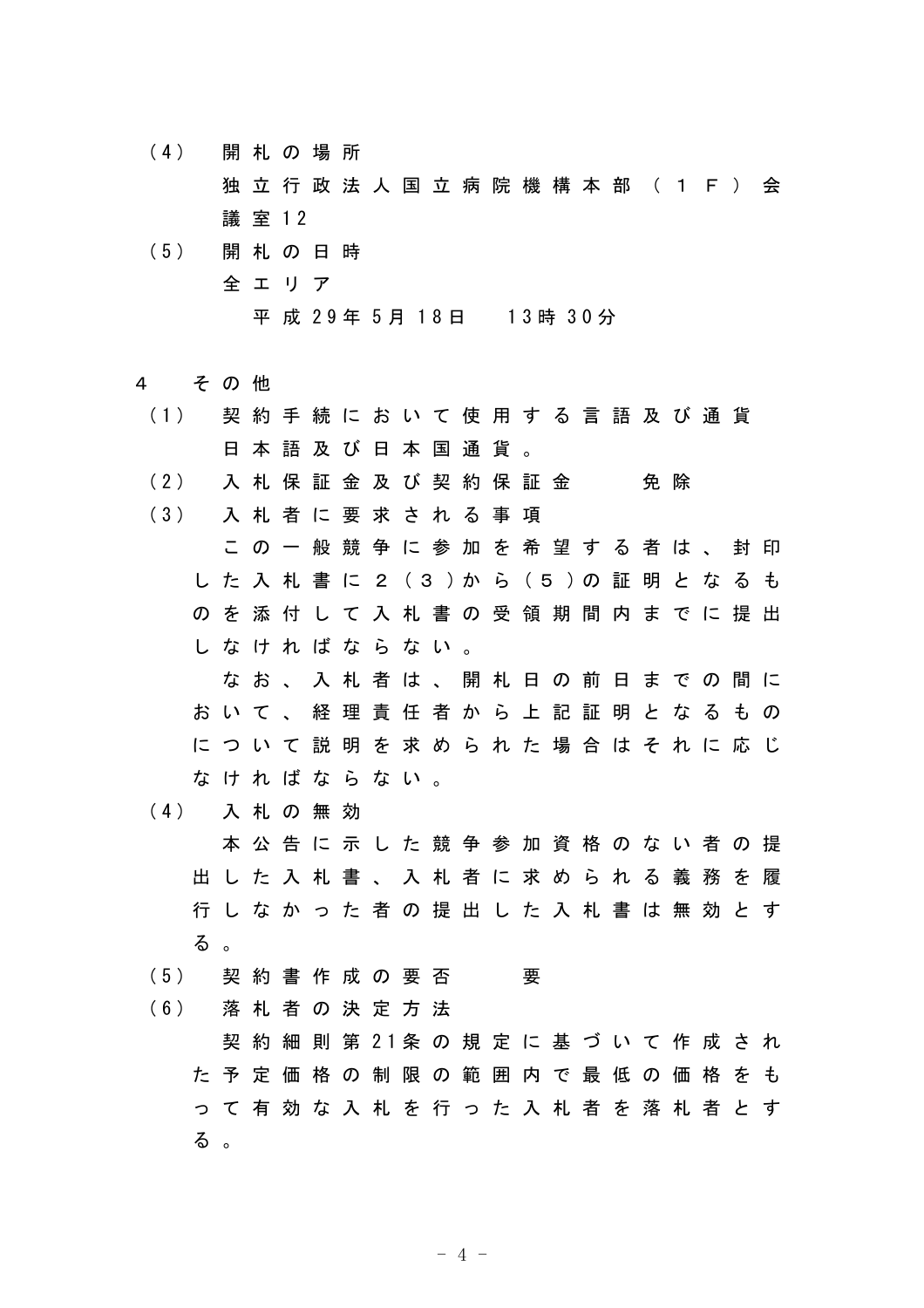(7) 詳 細 は 入 札 説 明 書 に よ る 。

- 5 Summary
	- (1) Official in charge of disbursement of the procuring entity: Hirohisa higuchi,D irector, General Affairs Department, N ational Hospital Organization Headquarters
	- (2) Classification of the products to be procured: 4
	- (3) Nature and quantity of the products to be purchased: Medical Reagent, HokkaidoTohoku area 1047 items, Honshu area 3151 items, Kyushuokinawa area 1633 it ems.
	- (4) Delivery period: From July 1,2017 to June 30,2018
	- (5) Delivery place: National Hospital Organization Hokkaido Medical Center and others 115 hospitals
	- (6) Qualification for participating in the tendering procedures: Suppliers eligible for participating in the proposed tender are those who shall:
	- ① not come under Article 5 of the Regulation concerning Contract for National Hospital Organization(NHO). Furthermore, minors, Person under Conservatorship or Person under Assistance that obtained the consent necessary for concluding a contract may be applicable under cases of special reasons within the said clause;